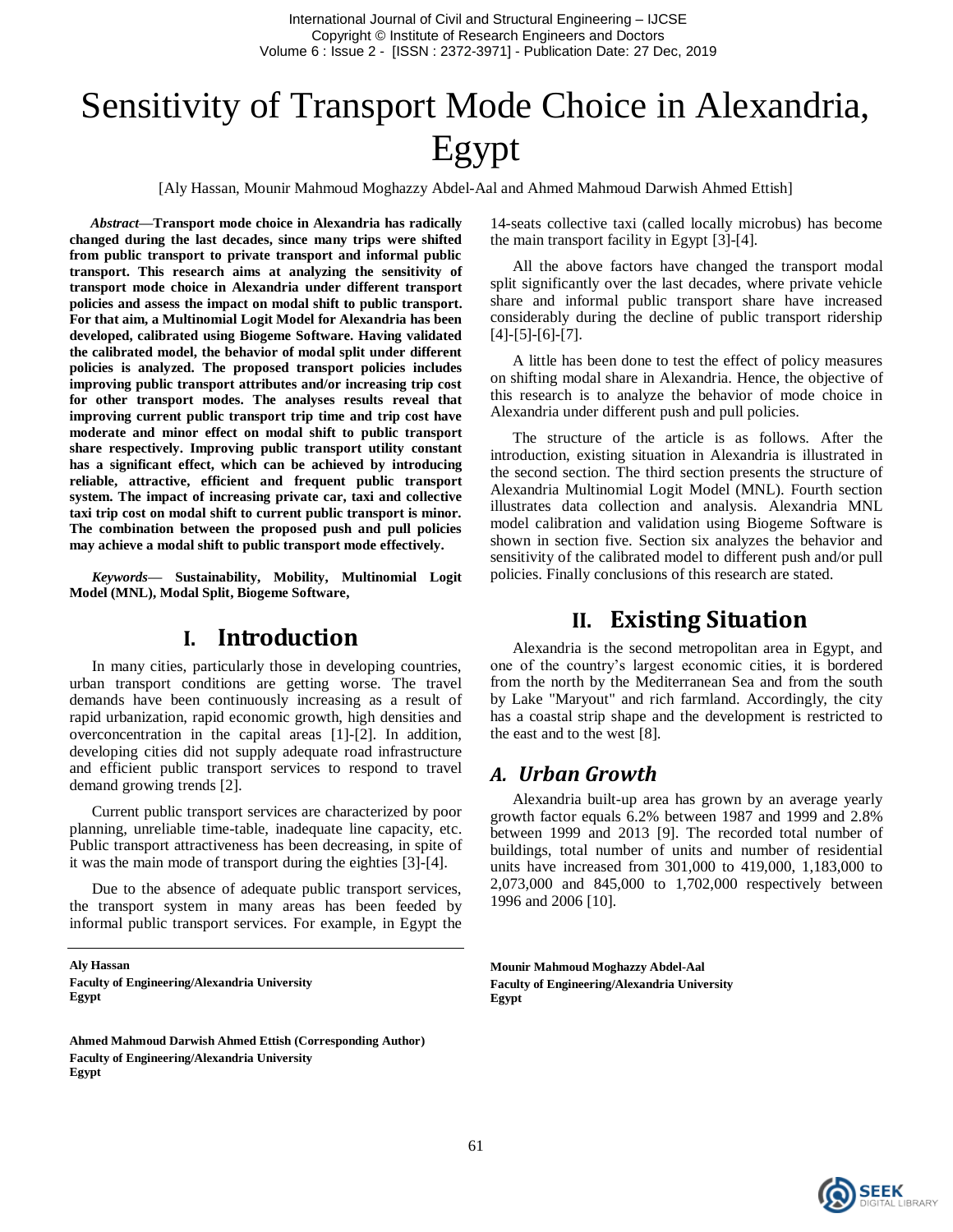### *B. Population Growth*

Alexandria population has increased by 41% from 3.691 million to 5.217 million in the period between 2002 and 2018 [\[10\]](#page-6-9). Population growth in Alexandria is not only caused by normal population growth, but also internal immigration from rural to urban areas. Since the limited resources of the country maximize the major attention and investments towards big and urban areas. So that around 37% of population growth in Alexandria is caused by internal immigration [\[11\]](#page-6-10).

### *C. Population Density*

Population density has increased from 2,203 inhabitants per square km. of inhabited area in 2003 to 2,896 inhabitants per square km. of inhabited area in 2015 [\[10\]](#page-6-9).

### *D. Urban Roadway*

The total length of road network in Alexandria did not increase by a considerable growth rate during the last two decades. It has changed from 8,660 km to 9,337 km between 2005 and 2016 with an average annual growth rate 0.69% [\[10\]](#page-6-9).

The urban road network in Alexandria was exposed to many unsustainable decisions that were taken to increase the roads' capacity, due to the rapid, random and unplanned urban growth of Alexandria during the last three decades. For example, footbaths and medians were minimized to increase the number of lanes for traffic and parking places. Currently, the road network has become inadequate for all; traffic, parking and pedestrians [\[11\]](#page-6-10).

### *E. Modal Split*

In 2016, Alexandria City, as shown Table I, had only 18% of motorized daily trips were completed using public transport [\[11\]](#page-6-10), compared to 54% in 1985 [\[8\]](#page-6-7). This occurred due to the deterioration of public transport service quality. Since the priority of government funding is mainly directed to the construction and maintenance of roads, while public transport does not receive the same care. Public transport was exposed to many unreasonable decisions. For example, few public transport lines have been canceled on the assumption that public transport increases delays for private cars.

Passenger car ownership has changed from 78 cars/1000 inhabitants in 2010 to 86 cars/1000 inhabitants in 2017 with an average yearly growth factor equals 1.31% [\[10\]](#page-6-9).

As public transport did not meet the rapid increase in transport demand. Since the eighties, the law in Egypt authorized private vehicles with maximum 14 seats to operate in urban areas as collective taxi. The routes (from terminal to terminal) and fares are defined by the local authorities.

The collective taxi network in Alexandria covers the whole city. It has expanded more on areas where bus supply is inadequate. The shared taxis are generally ill-maintained, randomly operated and play a major share in traffic congestion. Their stops between terminals are not previously defined, and the vehicles can stop anywhere, sometimes on major streets [\[11\]](#page-6-10) [\[8\]](#page-6-7).

| TABLE I. | MODAL SPLIT OF MOTORIZED TRIPS IN ALEXANDRIA IN |
|----------|-------------------------------------------------|
|          | YEARS 1985 AND 2016 [11] [8]                    |

| Year | Private Cars | Taxi | YEARS 1903 AND 2010 [11] [0]<br>Collective Taxi | Public Transport | Other |
|------|--------------|------|-------------------------------------------------|------------------|-------|
| 1985 | 6%           | 1%   | 9%                                              | 54%              | 11%   |
| 2016 | 24%          | 3%   | 52%                                             | 8%               | 3%    |

### **III. Alexandria Mode Choice Model**

The third step in the traditional transportation planning process is Mode Choice Modelling [\[12\]](#page-6-11). Discrete choice models are represented by a theory that is based on the utility maximization of a choice between transport modes. The higher the mode choice utility, the greater the possibility that this choice will be selected by the traveler.

In this research, a Multinomial Logit (MNL) Model for the City of Alexandria has been calibrated. MNL Models are mainly the most widely used model of discrete choice analysis. It was proposed for many researches and studies because of its ease of calibration and application. In addition, it showed satisfactory results in many applications. For the development of MNL model, maximum likelihood is regularly used for parameters estimation from a random sample of observations [\[12\]](#page-6-11) [\[13\]](#page-6-12) [\[14\]](#page-6-13) [\[15\]](#page-6-14) [\[16\]](#page-6-15) [\[17\]](#page-6-16) [\[18\]](#page-6-17) [\[19\]](#page-6-18).

In this study, four main choices will be modelled, which are Private Car (PC), Public Transport (PT), Taxi (T) and Collective Taxi (CT). Public transport modes were combined in one category to overcome Independence of Irrelevant Alternatives (IIA) property of MNL models [\[13\]](#page-6-12) [\[16\]](#page-6-15) [\[18\]](#page-6-17).

The structure of Alexandria MNL model is as follows:

$$
P_{PC} = \frac{e^{U_{PC}}}{e^{U_{PC}} + e^{U_T} + e^{U_{CT}} + e^{U_{PT}}}
$$
\n
$$
P_T = \frac{e^{U_T}}{e^{U_{PC}} + e^{U_T} + e^{U_{CT}} + e^{U_{PT}}}
$$
\n
$$
P_{CT} = \frac{e^{U_{CT}}}{e^{U_{PC}} + e^{U_T} + e^{U_{CT}} + e^{U_{PT}}}
$$
\n
$$
P_{PT} = \frac{e^{U_{PT}}}{e^{U_{PC}} + e^{U_T} + e^{U_{CT}} + e^{U_{PT}}}
$$
\n(1)

The attributes of utility function include trip time  $(\beta t)$  in minutes, trip cost ( $\beta c$ ) in EGP, Taxi Constant (CT), Collective Taxi Constant (CCT) and Public Transport Constant (CPT).

Utility equation can be explained as [\[13\]](#page-6-12):

$$
U_{PC} = \beta t \times TT_{PC} + \beta c \times TC_{PC}
$$
  
\n
$$
U_T = C_T + \beta t \times TT_T + \beta c \times TC_T
$$
  
\n
$$
U_{CT} = C_{CT} + \beta t \times TT_{CT} + \beta c \times TC_{CT}
$$
  
\n
$$
U_{PT} = C_{PT} + \beta t \times TT_{PT} + \beta c \times TC_{PT}
$$
\n(2)

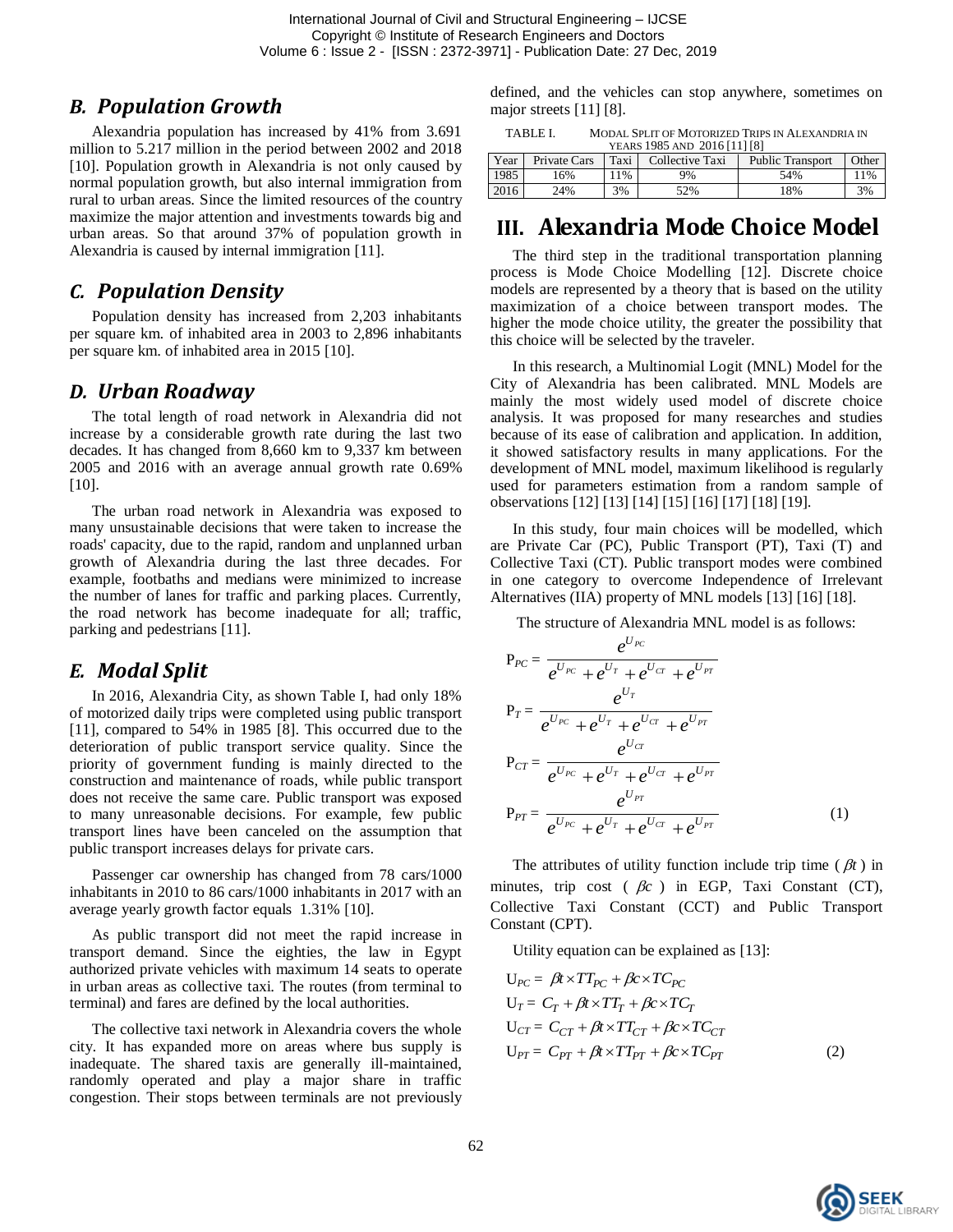International Journal of Civil and Structural Engineering – IJCSE Copyright © Institute of Research Engineers and Doctors Volume 6 : Issue 2 - [ISSN : 2372-3971] - Publication Date: 27 Dec, 2019

### **IV. Data Collection**

In this research, the analysis was based on data samples taken from the Household Survey carried out during data collection stage of Alexandria Urban Transport Study [\[11\]](#page-6-10).

The main purposes of the conducted household survey carried out during data collection stage of Alexandria Urban Transport Study include:

- Trip activity characteristics of the travelers; such as: number of trip purpose, car ownership, chosen mode, etc.
- Modal trip characteristics; such as: travel time and cost by mode, trip length by mode, etc.

Some of the survey characteristics are outlined below.

### *A. Sample size*

The sample included 2,997 successfully collected responses and distribution reasonably among different transport modes.

### *B. Zoning system*

As shown in Fig. 1, the adopted traffic zoning system in Alexandria Urban Transport Study included 17 main zones. These zones were disaggregated in 149 traffic zones.



Figure 1. 17 Main zones of Alexandria [\[11\]](#page-6-10)

### *C. Temporal Distribution*

Temporal distribution shows the fluctuation of trips over the day. It increases the reliability of the collected sample as it reflects the current traffic condition. The distribution of trips over the day is shown in Fig. 2. The results show that two significant peaks are occurred at the morning and afternoon. The variation of purpose during the day is typical with work and education related trips being the vast majority in the morning and diminishing throughout the day as other purposes like shopping or leisure increase.



Figure 2. Distribution of collected sample over the day

# *D. Service Availability*

The availability of service is one of the main parameters that affect the accuracy of calibrated mode choice models [\[13\]](#page-6-12). The availability of service for public transport modes is investigated at both the origin and destination of individuals' trips. Fig. 3 presents the results. It indicates that bus mode has the highest availability between different public transport modes in Alexandria, while the availability of City Tram and Abo Keer Railway is very limited.



Figure 3. Service availability of public transport modes

# *E. Service Quality*

The surveyed passengers have been asked for their appraisal of the quality of their trip (either good, fair or bad). The results stands out that, except for taxis, around 50% of the passengers appraise the quality of their trip as fair. The rail systems (Abo Keer + Borg El Arab) have the worst rank.

### *F. Speed Profile*

The fluctuation of average speed for each transport mode is captured along the day, as shown in Fig.4, where the average speed during peak periods is lower than off peak periods. It is observed that the lowest average speed is recorded for public transport.

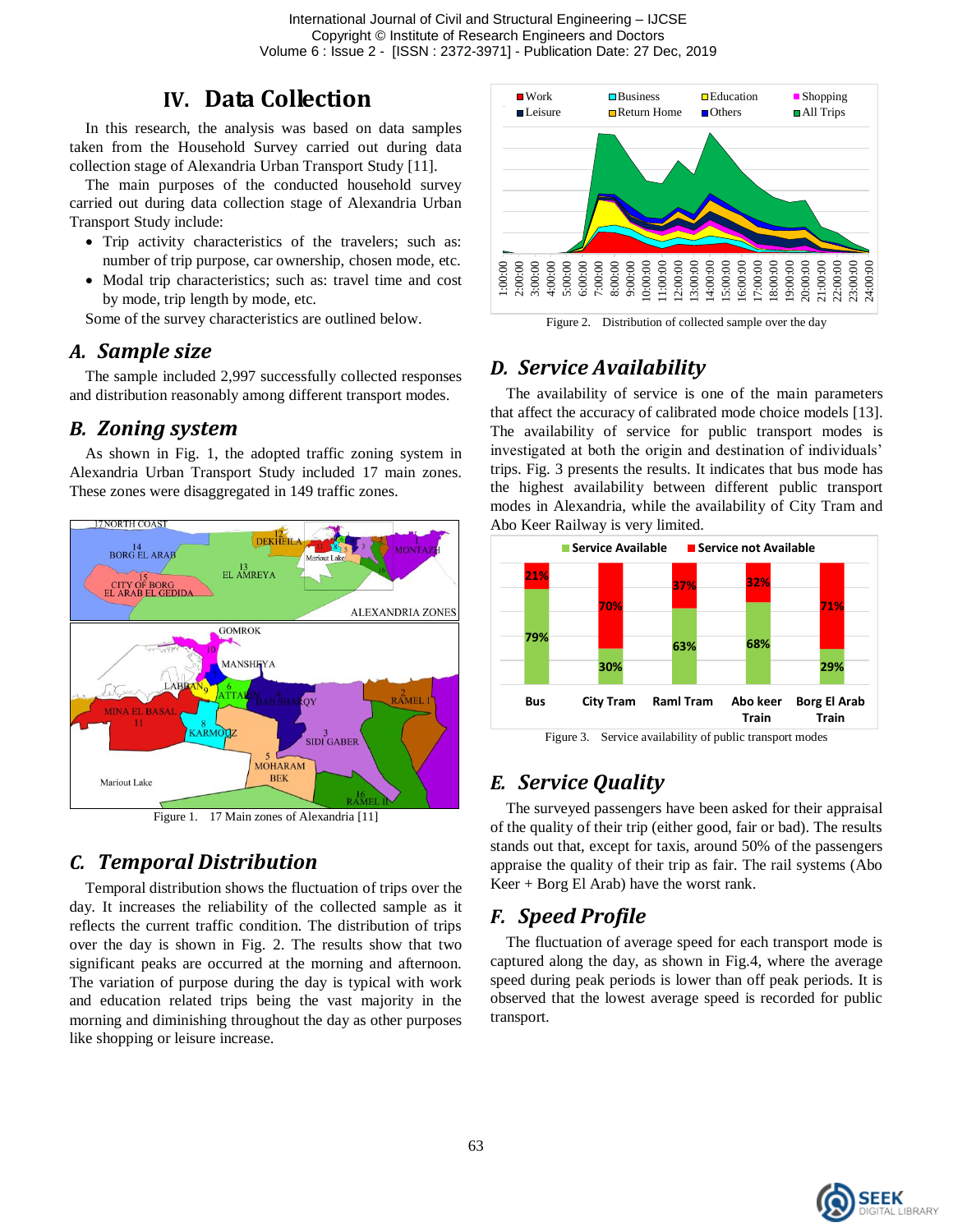

Figure 4. Average speed profile of main considered modes

# **V. Alexandria MNL Model Calibration and Validation**

#### *A. Model Calibration*

Generally, the calibration process was performed using Biogeme software [\[20\]](#page-6-19). The software consists of two main files: model specification file and data file. Data are prepared for the input file, including the chosen alternative and nonchosen alternatives. Data include service availability, trip time and trip cost for each alternative, in addition to the chosen alternative

Service availability affects the calibration of mode choice model [\[13\]](#page-6-12). Private car mode availability was based on household car-ownership. Taxi and collective taxi modes were considered available for all sample since they are available everywhere in Alexandria. Public transport availability was investigated and taken into consideration.

Non-chosen alternative data were estimated based on the average survey results for each transport mode [\[13\]](#page-6-12). The average travel speed was used in calculating the trip time after estimating trip distance. Trip distance was calculated based on the airline distance between origin and destination and applying an adjustment factor equals 1.3 to reflect the difference between airline distance and actual distance, where it was estimated using Google Maps after getting the airline and actual distances of the same trip for a random sample of travelers. Trip cost for the non-chosen alternative was calculated using the survey average cost per distance for each transport mode and the estimated trip distance.

Having prepared Biogeme model specification and data files, model runs were conducted and the values of the coefficients as an output are presented in Table II below.

TABLE II. COEFFICIENTS VALUES OF THE CALIBRATED MODEL

| Utility parameters                   | Value      | t-test   | p-value |
|--------------------------------------|------------|----------|---------|
| Collective Taxi Constant $(C_{CT})$  | $-0.294$   | $-2.73$  |         |
| Public Transport Constant $(C_{PT})$ | $-0.983$   | $-8.43$  |         |
| Taxi Constant $(C_{CT})$             | $-1.54$    | $-13.53$ |         |
| Trip Cost $(\beta_C)$                | $-0.0314$  | $-8.42$  |         |
| Trip Time $(\beta_T)$                | $-0.00755$ | $-9.75$  |         |

Thus, the utility functions will take the following forms:

$$
U_{PC} = -0.00755 \times TT_{PC} - 0.0314 \times TC_{PC}
$$
  
\n
$$
U_T = -1.54 - 0.00755 \times TT_T - 0.0314 \times TC_T
$$
  
\n
$$
U_{CT} = -0.294 - 0.00755 \times TT_{CT} - 0.0314 \times TC_{CT}
$$
  
\n
$$
U_{PT} = -0.983 - 0.00755 \times TT_{PT} - 0.0314 \times TC_{PT}
$$

The calibration results are as follows:

#### *1)* **Checking coefficients signs**

Coefficients of all variables have the expected logical signs. This appears in the negative signs of travel time and travel cost. This emphasizes the fact of the negative impact of these variables on the utilities of individuals. These signs imply that the greater the values of these variables, the less mode utility perceived by an individual will be.

#### *2)* **t-statistic**

As for the t-statistic, all coefficients are found to be statistically significant at the 5% level of significance as the tstatistic values for all parameters are greater than  $\pm$  1.96.

#### *3)* **P-value**

As for the P-value, all coefficients are found to be statistically significant at the 5% level of significance as the Pvalue values for all parameters are less than 0.05.

#### *4)* **Goodness of fit measures**

Goodness of fit measures are used to compare different specifications of the utility function. If everything else being equal, a specification with a higher maximum value of the likelihood function is considered to be superior. The value of the likelihood ratio index ( $\rho^2$ ) is 0.251 while the adjusted likelihood ratio index ( $\overline{\rho}^2$ ) is 0.249 and these values are considered satisfactory.

#### *B. Model Validation*

Value of time (VOT) is used to validate the calibrated model [\[13\]](#page-6-12). VOT is an important factor that reflect the local economic condition and validate the calibrated mode choice models [\[13\]](#page-6-12). The estimation of the value of time depends on the parameters of trip time and trip cost. For the calibrated model, the VOT equals 14.4 EGP/hr. The estimated VOT is compared with previous studies to validate the calibrated model. Ref. [\[21\]](#page-6-20), 2013 estimated the VOT of Cairo calibrated model to be 9.4 EGP/hr. Ref. [\[13\]](#page-6-12), 2017 estimated the VOT of Alexandria calibrated model to be 14.50 EGP/hr. In conclusion, the calibrated model allows to estimate the VOT for the city of Alexandria successfully.

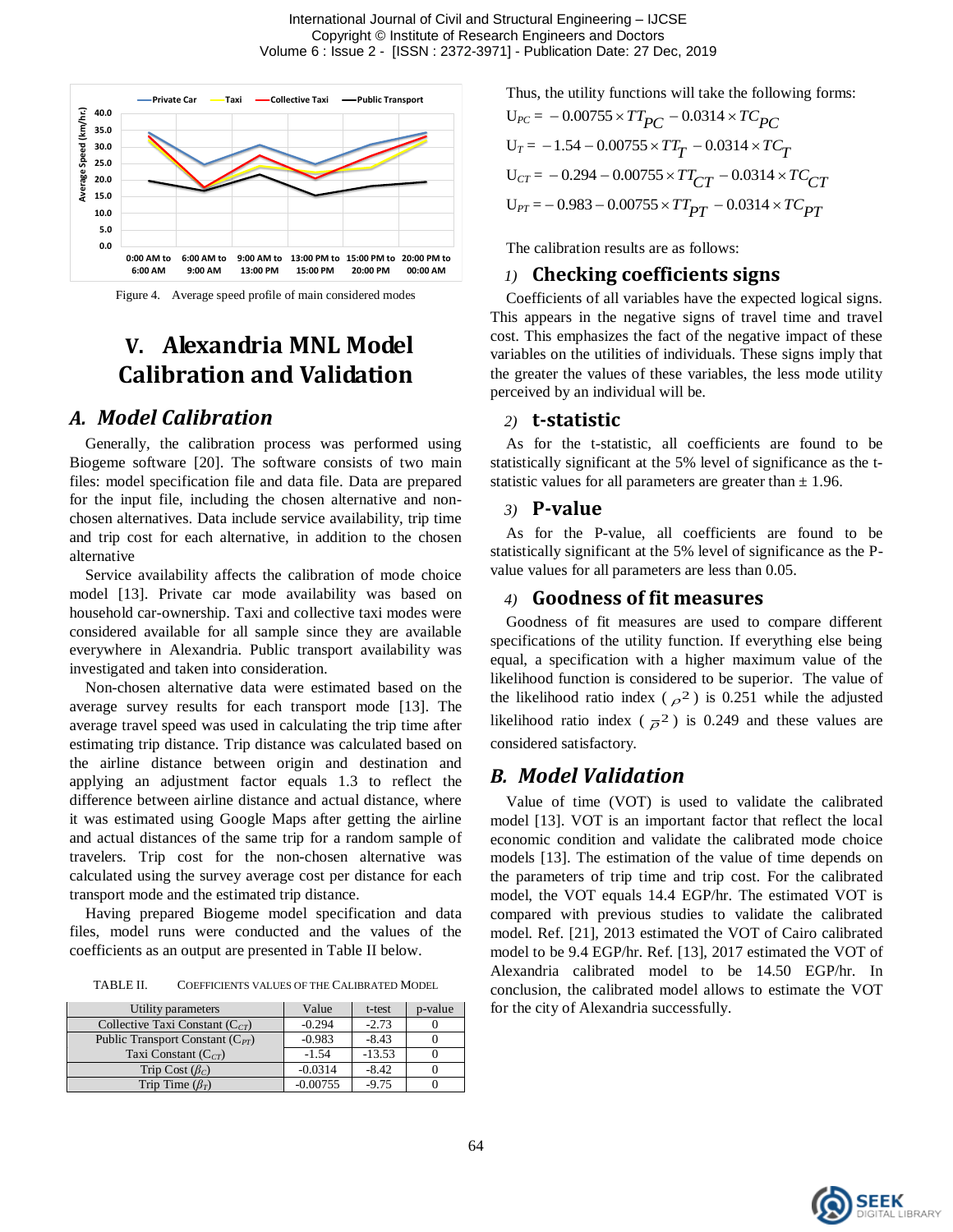International Journal of Civil and Structural Engineering – IJCSE Copyright © Institute of Research Engineers and Doctors Volume 6 : Issue 2 - [ISSN : 2372-3971] - Publication Date: 27 Dec, 2019

### **VI. Sensitivity Analysis**

Having calibrated and validated Alexandria MNL model, it is used in carrying out sensitivity analysis to estimate the effect of different policies in the share of the transport modes for the aim of calculating percentage of passengers intended to switch to the public transport from current modes under different polices. To conduct the targeted application, two approaches are tested firstly on the do-nothing scenario to understand the effect of public transport service availability on the modal split in Alexandria. These are:

- 1- Application on the aggregate model and
- 2- Application on Alexandria origin-destination daily matrix

The first approach is used during the absence of detailed data. All transport modes are assumed available. The average trip time and trip cost of each mode are applied in the utility function of the MNL model.

The second approach is applied on the origin-destination matrix (O.D matrix). The application was performed on Alexandria daily O.D matrix between each origin and destination (149x149). As the developed MNL model was based on the survey conducted along the whole day, it was urgent to apply this application on the daily matrix. The daily matrix was not available, so the peak hour matrix was first transposed to reflect the off-peak hour behavior. Then the average matrix of both peak hour matrix and the transposed peak hour matrix were uplifted using the peak hour factor that extracted from the survey which equals 0.15 between each pair of zones.

The transport modes trip time and trip cost were calculated based on the survey average speed and trip cost rate of each one and using the airline distance between each O.D pair and applying an adjustment factor equals 1.3 like the calibration process. Private car, taxi and collective taxi were considered available at all O.D pairs, while service availability of public transport was investigated.

The application results of the two approaches show that the share of public transport is affected by assuming the service is available. The results show that public transport share in the aggregate model application equals 20% while it equals 17% in the O.D matrix application. As a result, the second approach is used in the sensitivity analysis application.

Sensitivity test is performed for Alexandria MNL model by varying model inputs and checking results for reasonableness.

Decreasing the preference of commuters towards the use of private vehicles, taxi and collective taxi along with encouraging the use of public transport are the most sustainable way to reduce traffic congestion on roadways than investing heavily in constructing new infrastructure.

In this context, few policies were synthesized and sensitivity analysis was conducted based on the calibrated Alexandria MNL model to investigate the implications of such policies on modal shift.

The tested policies include three scenarios as follows: Scenario 1: Pull Policies Scenario 2: Push Policies Scenario 3: Scenario 1 and 2 combined.

### *A. Scenario 1: Pull Policies*

In this research, pull policies included improving public transport trip time, trip cost and constant for the aim of increasing public transport share.

As shown in Fig. 5, the effect of improving public transport constant is the highest, while the effect of trip cost is the lowest. The reduction of 50% of public transport trip cost, trip time and constant developed an increase in public transport share from 16.94% to 17.34%, 19.59% and 24.43% respectively. The effect of constant improvement on public transport share can be considered significant, while the effect of trip time and trip cost reduction can be considered moderate and minor respectively.

Improving public transport constant may be achieved by upgrading public transport system to new attractive, modern, efficient and comfortable public transport system, having reliable timetable, strong accessibility and connectivity and supported pedestrian facilities.

The maximum effect on other transport modes is noticed for collective taxi. As shown in Table III, 50% reduction of public transport constant may decrease collective taxi usage by 3.57%, while the decrease is 3.38% for private car and 0.53% for taxi.



Figure 5. Effect of decreasing public transport trip time, trip cost and constant on public transport share

TABLE III. EFFECT OF DECREASING PUBLIC TRANSPORT TRIP TIME, TRIP COST AND CONSTANT ON MODAL SPLIT

|                          | <b>Modal Split</b> |       |            |           |  |
|--------------------------|--------------------|-------|------------|-----------|--|
| Case                     | Private            | Taxi  | Collective | Public    |  |
|                          | Car                |       | Taxi       | Transport |  |
| Do-nothing               | 37.42%             | 5.95% | 39.69%     | 16.94%    |  |
| 50% Trip Time Reduction  | 36.48%             | 5.84% | 38.09%     | 19.59%    |  |
| -50% Trip Cost Reduction | 37.27%             | 5.93% | 39.46%     | 17.34%    |  |
| -50% Constant Reduction  | 34.04%             | 5.41% | 36.12%     | 24.43%    |  |

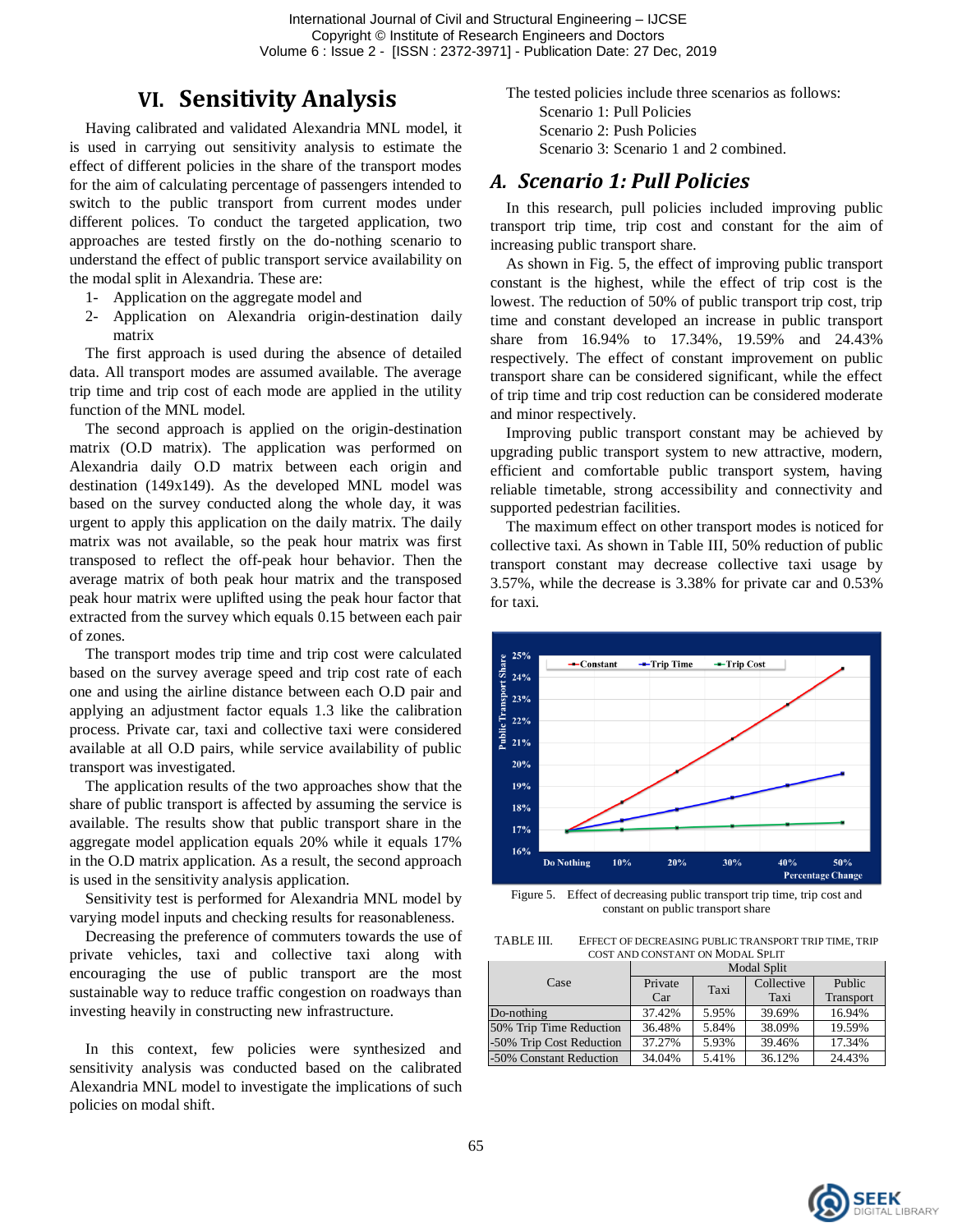### *B. Scenario 2: Push Policies*

Push policy included increasing private car, taxi and collective taxi trip cost.

As shown in Table IV, the impact of increasing private car, taxi and collective taxi trip cost is minor on current public transport. This can be explained as the value of collective taxi constant is significantly higher than public transport constant, thereafter private car and taxi users prefer shift to collective taxi rather than public transport. The 50% increase of private car, taxi and collective taxi trip cost may increase public transport share by 2.05%, while collective taxi share may be increased by 2.67%. Hence it can be concluded that this policy has failed to make a considerable shift to public transport because of the strong value of collective taxi mode constant compared to public transport mode constant.

TABLE IV. EFFECT OF INCREASING PRIVATE CAR, TAXI AND COLLECTIVE TAXI TRIP COST ON MODAL SPLIT

|        | Modal Split |       |                 |                         |  |
|--------|-------------|-------|-----------------|-------------------------|--|
| Policy | Private Car | Taxi  | Collective Taxi | <b>Public Transport</b> |  |
| 0%     | 37.42%      | 5.95% | 39.69%          | 16.94%                  |  |
| 10%    | 36.61%      | 5.73% | 40.30%          | 17.36%                  |  |
| 20%    | 35.83%      | 5.53% | 40.87%          | 17.77%                  |  |
| 30%    | 35.08%      | 5.33% | 41.40%          | 18.18%                  |  |
| 40%    | 34.36%      | 5.16% | 41.90%          | 18.59%                  |  |
| 50%    | 33.66%      | 4.99% | 42.36%          | 18.99%                  |  |

### *C. Scenario 3: Push and Pull Policies*

This scenario included all the above pull and push policies in scenario 1 and scenario 2 (improving public transport trip time, trip cost and constant along with increasing private car, taxi and collective taxi trip cost).

As shown in Table V, the effect of 50% has a major effect on public transport share as its share may be increased from 16.94% to 30.68%, while private car, taxi and collective taxi share may be decreased by 8.16%, 1.56 and 4.02% respectively.

TABLE V. EFFECT OF ALL POLICIES OF SCENARIO 1 AND SCENARIO 2 COMBINED ON MODAL SPLIT

|        |              |       | Modal Split     |                         |  |  |
|--------|--------------|-------|-----------------|-------------------------|--|--|
| Policy |              |       |                 |                         |  |  |
|        | Private Cars | Taxi  | Collective Taxi | <b>Public Transport</b> |  |  |
| 0%     | 37.42%       | 5.95% | 39.69%          | 16.94%                  |  |  |
| 10%    | 35.80%       | 5.61% | 39.25%          | 19.34%                  |  |  |
| 20%    | 34.16%       | 5.29% | 38.58%          | 21.97%                  |  |  |
| 30%    | 32.52%       | 4.98% | 37.76%          | 24.75%                  |  |  |
| 40%    | 30.88%       | 4.68% | 36.78%          | 27.67%                  |  |  |
| 50%    | 29.26%       | 4.39% | 35.67%          | 30.68%                  |  |  |

# **VII. Conclusions**

This research aimed at analyzing the sensitivity of transport mode choice in Alexandria. Firstly, a MNL mode choice model for Alexandria have been developed and calibrated using Biogeme software. Having validated the calibrated model, two approaches are tested firstly on the do-nothing scenario to explore the effect of public transport service availability on the modal split in Alexandria.

In approach 1 the share of each transport mode was estimated from an aggregate model using the utility function of each mode and assuming the service is available. In approach 2, they were estimated from a zoning-based application applied on Alexandria origin- destination daily matrix between each origin and destination that equals **149x149 O.D pairs**, including the investigation of service availability. The application results for the do-nothing scenario shows that the share of public transport in approach 1 is greater than the share in the second approach. As a result, the second approach is used in the sensitivity analysis application to avoid any overestimation of public transport share after adding the pull and/or push policies.

Then three different pull and/or push policies were suggested and tested. Scenario 1 included improving public transport attributes for the aim of increasing public transport share. Scenario 2 included increasing private car, taxi and collective taxi trip cost for the aim of restricting their usage. Scenario 3 included all the pull and push policies considered in scenario 1 and scenario 2.

The analysis results of scenario 1 revealed that the improvement in public transport constant has significant effect on public transport share, while it is moderate and minor for trip time or trip cost. Improving public transport constant may be achieved by upgrading public transport system to new attractive, modern, efficient and comfortable public transport system, having reliable timetable, strong accessibility and connectivity and supported pedestrian facilities.

For scenario 2, it can be concluded that the impact of increasing private car, taxi and collective taxi trip cost is minor on current public transport. This can be explained as the value of collective taxi constant is significantly higher than public transport constant, thereafter private car and taxi users prefer shift to collective taxi rather than public transport.

Scenario 3 may be considered the most effective approach.

In conclusion, travelers currently in Alexandria prefer choosing private car and collective taxi rather than public transport. For collective taxi users, the availability of service along the day, service headway, vehicle capacity and number of stops are the main reasons.

On the other hand public transport has very low level of service, in terms of delays, timetable reliability, passing priority at intersections, comfort and seat availability. The only reason of the current public transport usage may be the very low trip cost rate compared to transport modes. So, it can be concluded that most of public transport riders in Alexandria are from the lowest income levels. For private car users, they are from the highest income level and the current public transport system does not match their needs largely.

Finally, it is recommended to apply strong pull and push policies to develop a major sustainable shift towards public transport in Alexandria. Pull policies should be proposed basically on upgrading public transport service by attracting